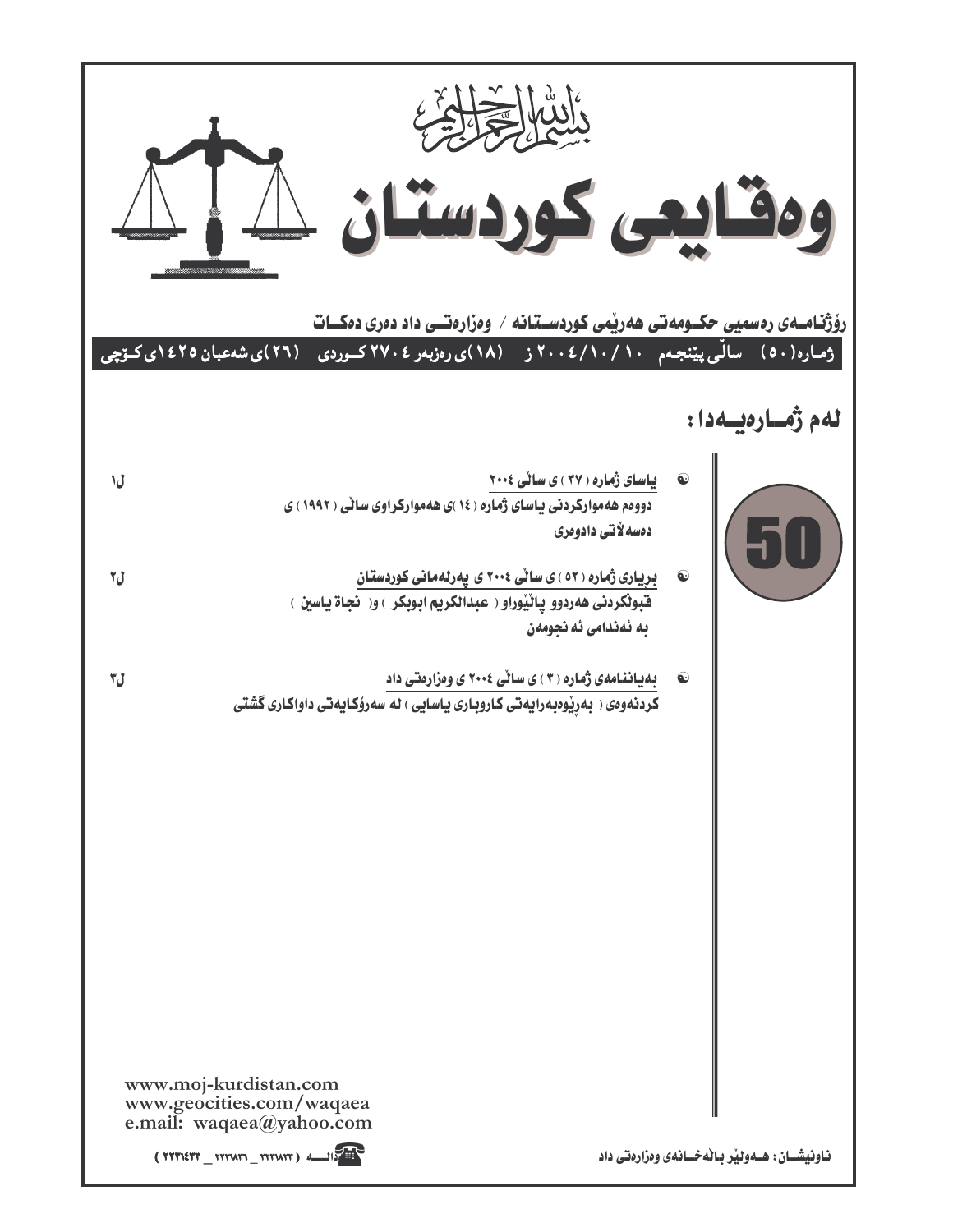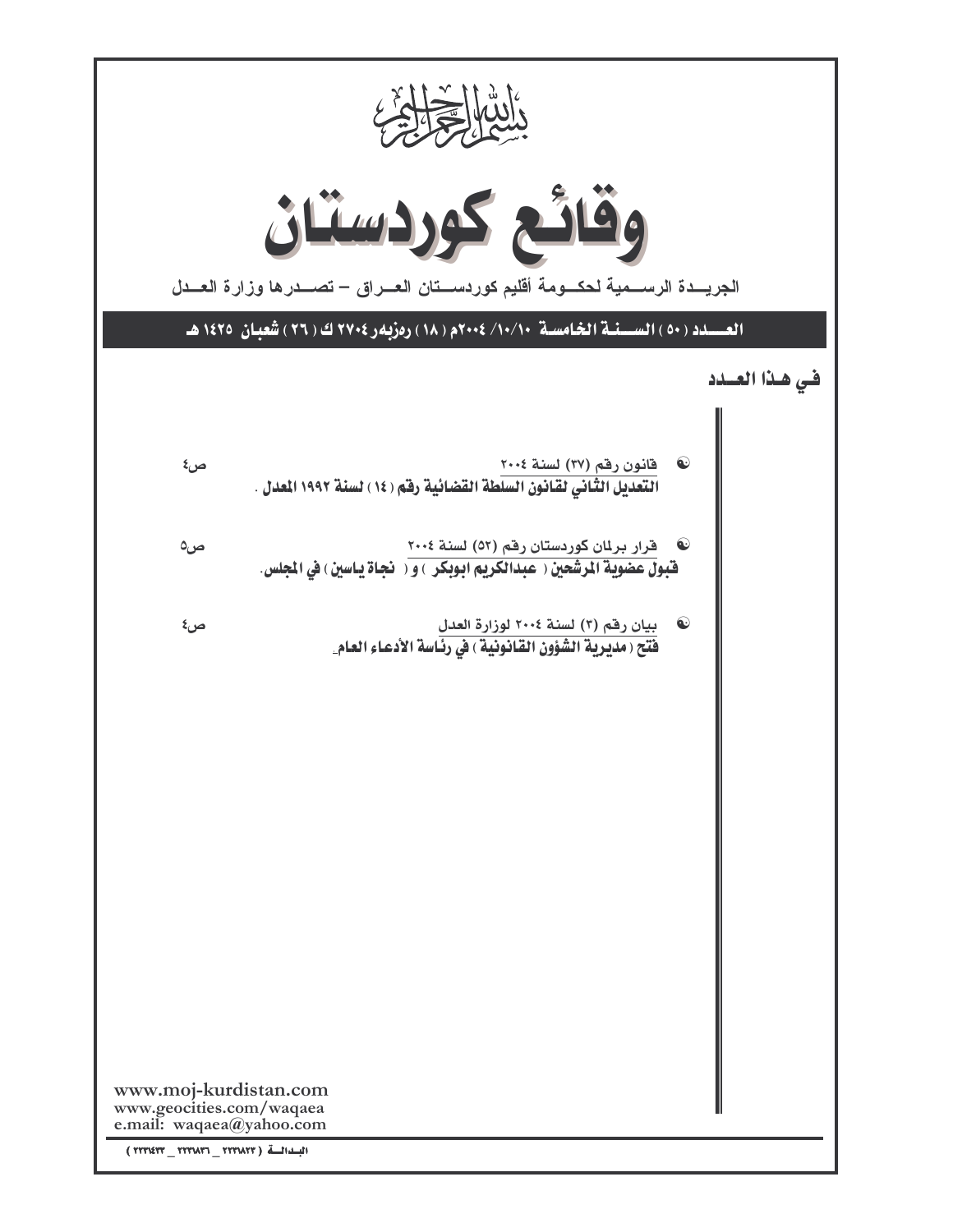بهناوی خوای بهخشندهو میهرهبان ىەناوى گەلەوە ئه نحومەنى نيشتمانيي كوردستاني عبراق ژمارهي دهرهٽنان : ۳۷ رۆژى دەرھىندان: ٢٠٠٤/٩/٢٠٠٢

پشت به حوکمی برگه (۱)ی ماددهی (۵٦)وماددهی(۵۲) له پاسای ژماره (۱)ی ههموارکراوی ســالّي (١٩٩٢) و، لهســهر داواي ژمــارهي ياســايي لــه ئهنــداماني ئهنجومــهني نيــشتمانيي کوردستانی – عیراق و، ئـهو یاسـاکارییهش کـه ئهنجومـهن لـه دانیـشتنی ژمـاره(٤٧)ی رۆژی (۲۰۰۶/۹/۲۲)پدا ئەنجامى داوەو، بەينى ئەو دەسەلاتەش كە برگە(۳)ى ماددەى دووەمى ياسـاى ژماره(۱۰)ی سالی ۱۹۹۷ پیمانی داوه، بریاری دهرهینانی ئهم یاسایهی خوارهوهمان دا:

> باسسای ژماره ( ۳۷ )ی سسانی/۶۰۰۶ باســای دووهم هـهمـوارکـردنی باسـای ژمـاره( ١٤ )ی هـهمـوارکـراوی سـانی ( ۱۹۹۲ )ی دهسـه لاتــی دادوهری

### مــاددەى يــەكــەم:

برگهی یهکهمی ماددهی چل وچواری یاسای ژماره(۱٤)ی سالّی ۱۹۹۲ ههمواردهکریؒ و بهم شێوهیهی خوارهوه دهخوێنرێتهوه:

۱–دادوور تا(۷۰)حەفتا سالٌ لە تەمەنى تەوار نەكا خانەنشىن ناكرىّ.

دەشێتپش كاتى تەواوكردنى شەست و سىّ سالّ لە تەمـەنى، لەسـەر داواي خـۆي خانەنـشىن بکريٰ. له ههردوو حالهتهکهشدا، خانهنشين کراوهکه ئهو مووچهو دهرمالهيهي دهکهويٰ کـه بـهر لەخانەنشىن بوونەكەي وەريدەگرت.

### مساددهي دووهم :

۱–حوکمهکانی ئهم یاسایه ههموو ئهو دادوهرانه دهگرێتهوه کـه لـه هــهرێمی کوردسـتاندا لــه كاردانه .

۲–ئەو دادوەرانەي بەر لە بەركارخستنى ئەم ياسايە خانەنشىن كراون و تەمەنى خانەنشىينيى ئيجبارييان تەوار نەكردووە، دەشى بخرينەوە سەرئيش.

## مساددەى سىيىسەم:

مەر دەقىّ پێچەوانەي حوكمەكانى ئەم ياسايە بێت، ناخرێتە بەركار. مــاددهى چــواردم: ئهم ياسايه له رۆژي بلاوكردنەوەي له (وەقايعى كوردستان) دا دەخرێتە بەركار.



www.mojkurdistan.com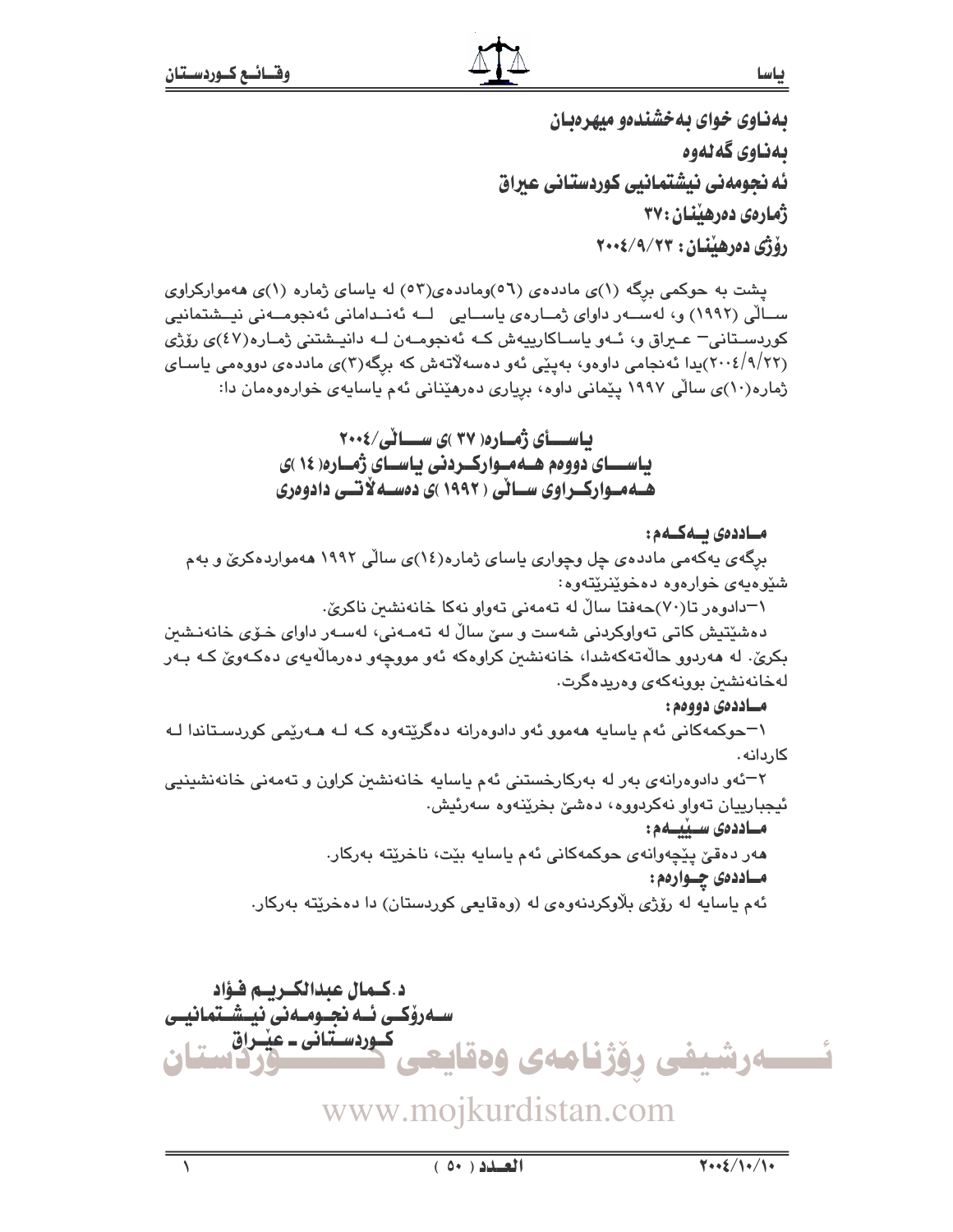بهناوی خوای به خشندهو میهرهبان ىەناوى گەنەوە ئه نحومهني نيشتمانيي كوردستاني عبراق ژمارەى بريار:٥٢ رۆژى بريار: ٢٠٠٤/٩/٢٦

"بريار"

یشت به حوکمی ماددهی(٤٤)له پاسای ژماره(١)ی ههموارکراوی سـالّی (١٩٩٢)ومـادده ی (١٢)لـه يێـرۆي نـاوخۆي ژمـاره (١)ي هــهمواركراوي سـالّي (١٩٩٢)ي ئه نجومــهني نيـشتمانيي کوردســتانی – عــیراق و، لهســهر داوای مهکتــهبی سیاســیی پــارتی دیمــوکراتی کوردســتان، ئەنجومـەنى نيـشتمانيي كوردسـتانى عـبراق لـه دانيـشتنى رۆژى (٢٠١٤/٩/٢٢)يـدا ئـهم بريـارەي خوارهوهي دا:

**یــهکــهم**: قبولکردنی ئەندامێتیی پـالێوراو (عبـدالکریم ابـوبکر) لـه ئەنجومـەنی نیـشتمانیی کوردستاني عبراقدا له جِٽِگهي ئهندامي خوالٽِخوشبو (محمد سعيد يعقوبي)٠ دووهم: قبولُكردني ئەندامێتيي پالێوراو (نجاة پاسىن) لە ئەنجومەنى نيشتمانيي كوردسـتانى عبراقدا له جِيْگَهِي ئَهندامي خواليْخوشبو (ابراهيم عبدالقادر دوْغرەمەچى). <mark>سینسیه</mark>م: ئـهو دوو پـالنّیوراوهى لیـستى ههلّبژاردنـهى سـهرهوه . لـه رۆژى (۲۲/۱/۲۲)دا سوێندی پاساییان خواردووه، لهبەرئەوه ئەندامێتییان لـه ئەنجومـەنى نیشتمانیی کوردستانی عبراقدا، هەر لەو رۆژەوە لەکاردا دەبێت.

چـوارەم: يێويستە سەرۆكايەتيى ئەنجومەن ئەم بريارە بخاتە بەركار. **بينجهم**: ئهم برياره له رۆژى ئيقراركردنيەوه ريكەوتى (٢٠١٤/٩/٢٢)هوه دەخريته بەركار و له (وهقايعي کوردستان) دا بلاودهکريٽهوه٠

د.كـمال عبدالكـريـم فـؤاد سـەرۆكــى ئــە نجــومــەنى نيــشــتمانيــى کےوردستانی ۔ عنداق

ئــــــەرشيفى رۆژنامەى وەقايعى كــــــــــوردستان www.mojkurdistan.com

 $(0+)$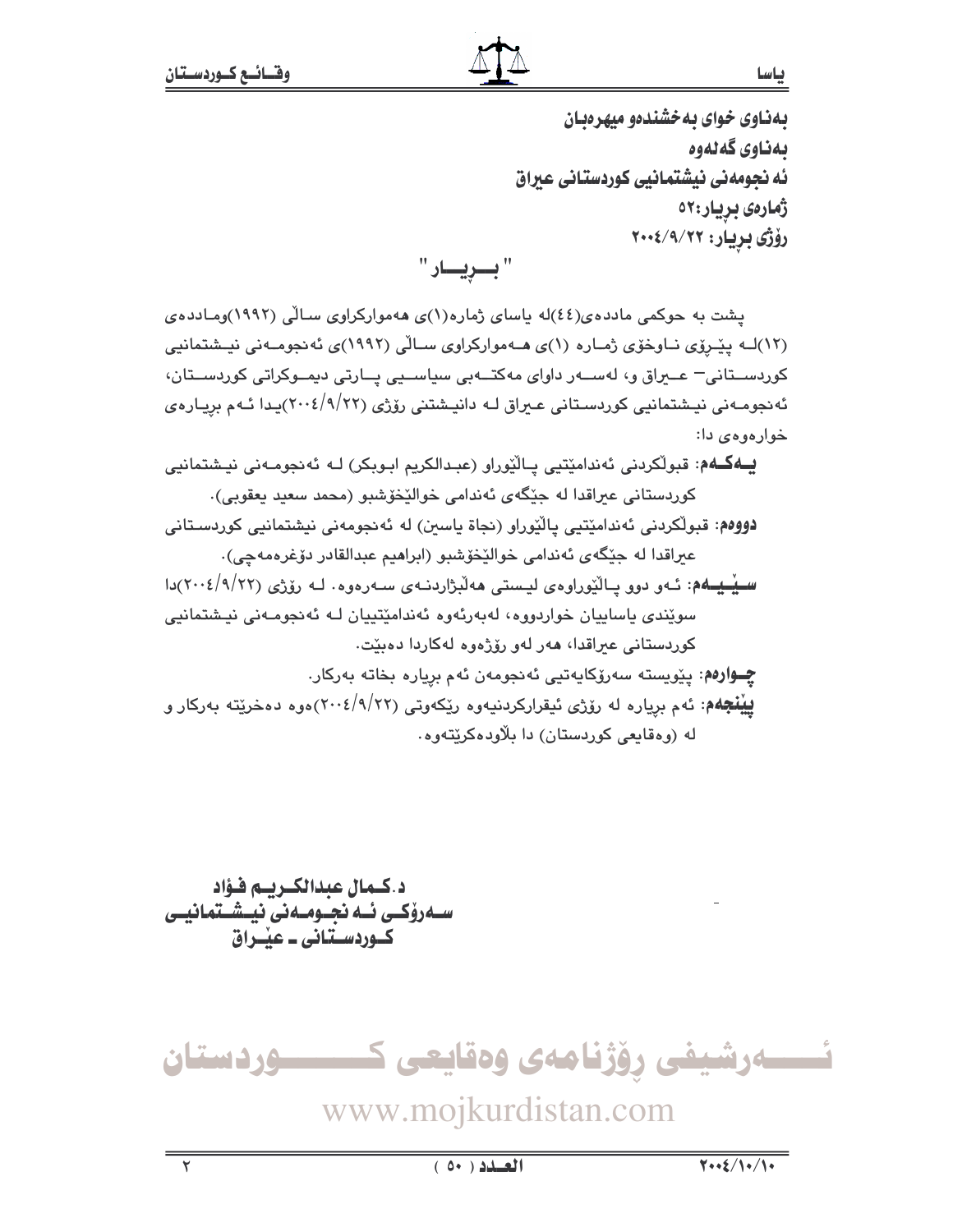ياسا

وەزارەتسى داد بەرپوەبەرايەتى دادى گشتى بهریوبهرایهتی پهیوهندییه دادی و یاساییهکان ريكەوت : ٢٠٠٤/١٠/٦

بهيان زماره ( ٣ )

پشت بهو دهسهلاتهی به پێی برِگـه ( ۲ ) لـه مـاددهی حهوتـهم لـه پاسـای وهزارهتـی داد ژمـاره (۱۲)ی سالّی ۱۹۹۲ ی هـهموارکراو پیّمـان دراوه، بړیارمانـدا بهکردنـهوهی (بهړیوهبهرایـهتی کاروبـاری ياسايى) لە سەرۆكايەتى داواكارى گشتى.

> هــــادي علــي وەزيىسىرى داد



www.mojkurdistan.com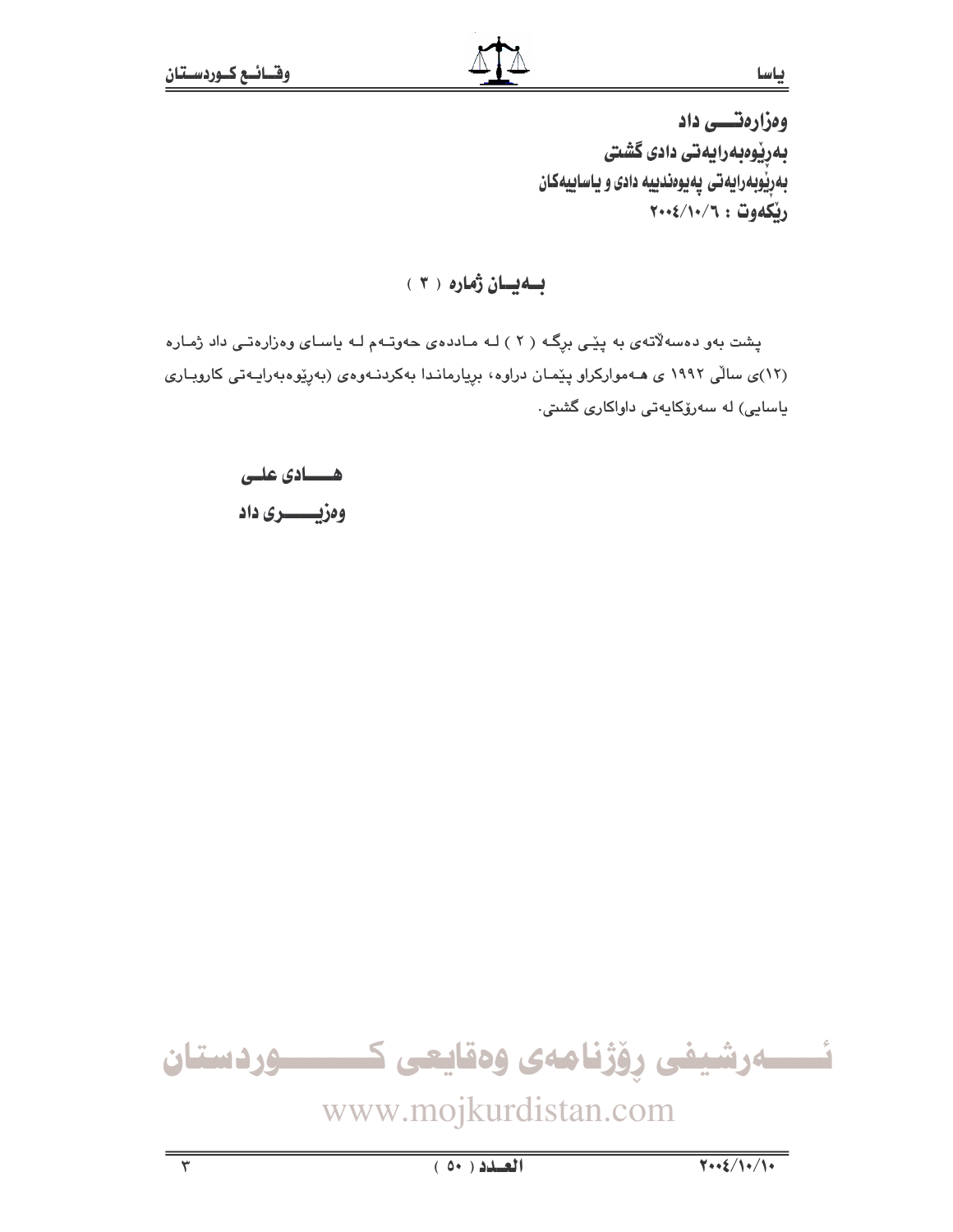ياسا

بسم الله الرحمن الرحيم ياسم الشعب الجلس الوطني لكوردستان - العراق رفق الاصدار: ٣٧ تاريخ الإصدار: ٢٠٠٤/٩/٢٣

استنادا لحكم الفقرة (١) من المادة (٥٦)والمادة (٥٣)من القانون رقم (١) لسنة ١٩٩٢المعدل، وبناءاً على ما عرضه العدد القانوني من أعضاء المجلس الوطني لكوردستان— العراق ، وما شـرعه المجلس بجلسته المرقمـة(٤٧)والمنعقـدة بتـاريخ ٢٠١٤/٩/٢٢وللـصلاحية المخولــة لنــا بموجـب الفقرة(٣) من المادة الثانية من القانون رقم(١٠)لسنة ١٩٩٧قررنا إصدار القانون الآتي:

# قسانيون رفقم (٣٧) لسنة ٢٠٠٤

## المسادة الأولسي:

تعدل الفقرة الأولى من المادة الرابعة والأربعون من القانون رقم (١٤) لسنة ١٩٩٢ وتقرأ كالآتي: ١-لا يحال الحاكم على التقاعد إلا بعد إكمالـه (٧٠)الـسبعون مـن عمـره ويجـوز إحالتـه علـى التقاعد بناءً على طلبه عند إكماله الثالثة والستون من العمر وفي كلتا الحالتين يستحق المحال علـى التقاعد ما كان يتقاضاه من راتب ومخصصات قبل إحالته على التقاعد.

المسادة الثنانيسة :

\−تسرى أحكام هذا القانون على جميع الحكام العاملين في اقليم كوردستان. ٢–يجوز إعادة الحكام المحالبن على التقاعد قبل نفاذ هذا القانون إلى الخدمة من الذين لم يكملوا سن التقاعد الإجبارى.

> المبادة الشيالشية : لا يعمل بأى نص يتعارض وأحكام هذا القانون.

المسادة الرابعية: ينفذ هذا القانون من تأريخ نشره في جريدة وقائع كوردستان.

د.كمـال عـبـدالكـريـم فــؤاد رئيس الجلس الوطنسي لكـوردسـتان - العــراق

ئـــــهرشیفی رۆژنامەی وەقايعی ک ـــــوردستان

www.mojkurdistan.com

 $\overline{\epsilon}$